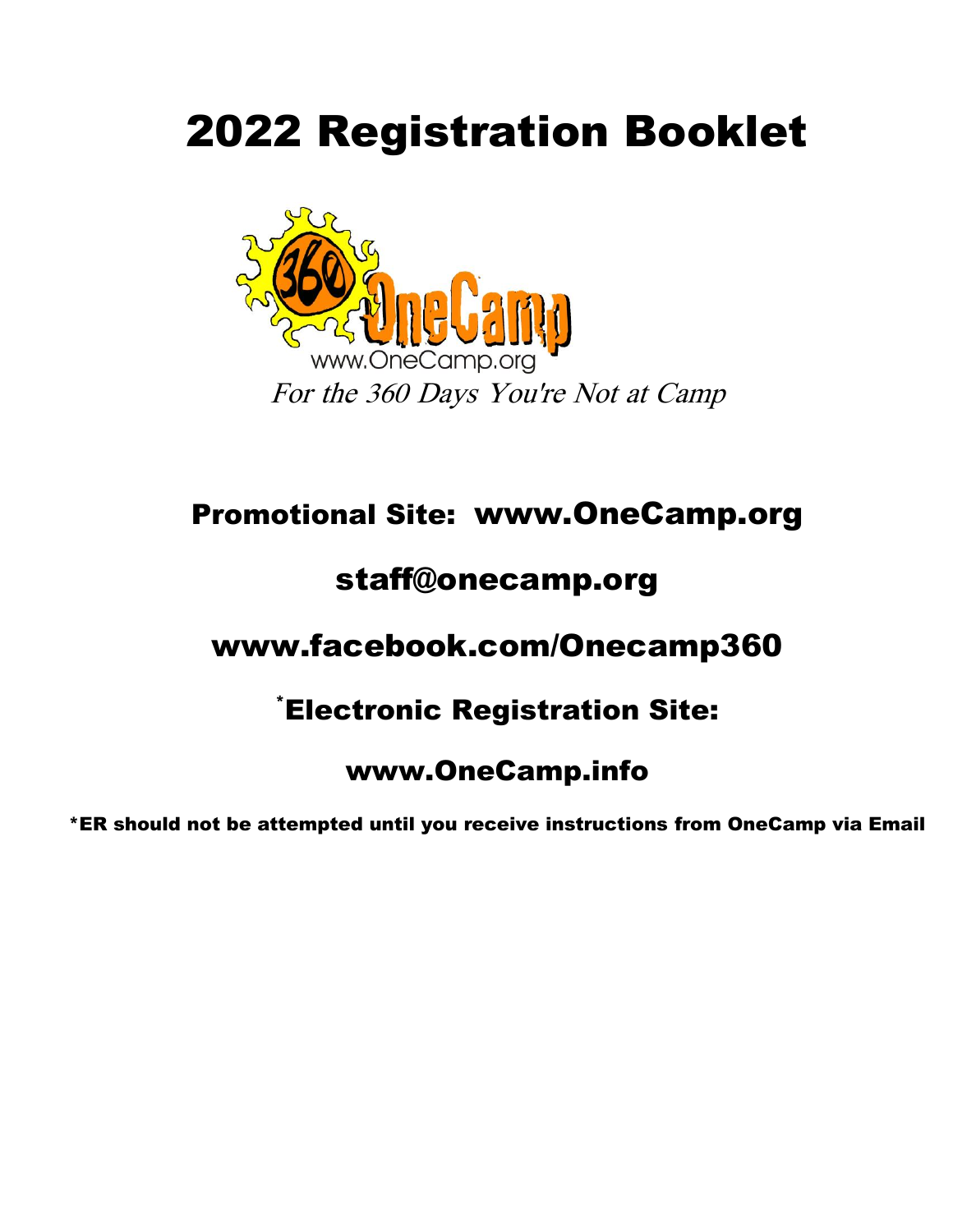

### **Who and how to reach:**

Jeff Kluttz, Camp Director: 713-516-5994 [cell]

Mail: For checks and registration: OneCamp

E-mail[: staff@onecamp.org](mailto:staff@onecamp.org)

PO Box 292 Needville, TX 77461

### **Website: www.onecamp.org**

Camp staff email: staff@onecamp.org

<http://www.facebook.com/Onecamp360><http://www.twitter.com/OneCamp360> Electronic Registration Site: www.OneCamp.info - please do not attempt to fill out your ER until you receive an instructional email from OneCamp.

**ELECTRONIC REGISTRATION – will be available to pre-registered churches only. We will email each preregistered church electronic registration info closer to registration time.**

## **Cost \$279.00 per person – Early Registration \$299 per person – Late Registration (after June 6, 2022)**

Make checks payable to: **OneCamp**

When to Arrive: Between 10:00 AM & Noon on Monday. Please plan travel accordingly! If necessary, plans can be made with the encampment (phone number below) to come Sunday evening and stay the evening (slight cost). Lunch is your first meal and is served at 12 noon. You will need roughly 20 minutes for registration and time to get your students situated in their dorms before lunch.

**When to Leave:** Friday at 11:00 AM [Breakfast is the last meal served at camp, so you may need to plan to stop for lunch on the way home]

### Camper Mail: OneCamp

c/o Church Name Camper's Name P.O. Box 1265 Palacios TX 77465

**Phone number @ Camp:** (361) 972-2717 urgent phone calls & messages only

| <b>Deadlines:</b> |                       | June 6, 2022 Deposit of \$99.00 per person due postmarked |
|-------------------|-----------------------|-----------------------------------------------------------|
|                   |                       | June 16, 2022 All Forms Postmarked & Mailed!!!            |
|                   | <b>Monday of Camp</b> | <b>Balance of money due</b>                               |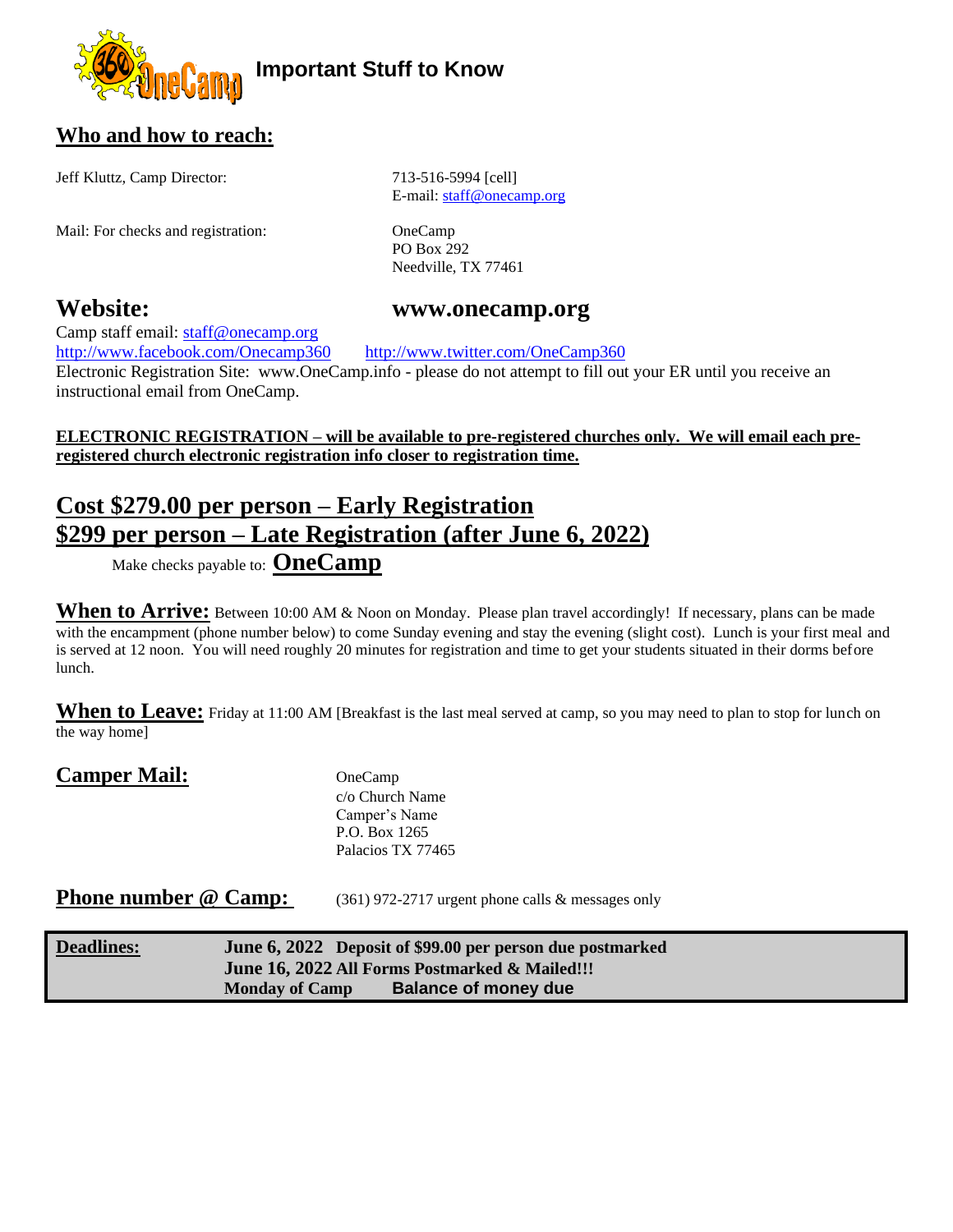

 **2022 Schedule**

(subject to change)

#### **MONDAY**

| $9:30 \text{ am}$  | Registration at the Worship Center     |                                           |                   |                  |  |
|--------------------|----------------------------------------|-------------------------------------------|-------------------|------------------|--|
| $11:30 \text{ am}$ | Lunch                                  |                                           |                   |                  |  |
| $12:45 \text{ pm}$ |                                        | Student Orientation in the Worship Center |                   |                  |  |
|                    | Sponsor Orientation in the Dining Hall |                                           |                   |                  |  |
| $2:00 \text{ pm}$  | <b>Family Groups meet</b>              |                                           |                   |                  |  |
|                    | Jr Hi                                  |                                           |                   | <b>HI SCHOOL</b> |  |
| $3.00 \text{ nm}$  | $Frae Time*$                           |                                           | $3.00 \text{ nm}$ | Re               |  |

|                                      | $3:00 \text{ pm}$ Free Time*           | $3:00 \text{ pm}$        | Rec                            |
|--------------------------------------|----------------------------------------|--------------------------|--------------------------------|
| $\left 4:00 \right $ pm Rec          |                                        | $4:00 \text{ pm}$        | Free Time*                     |
|                                      | $\vert 5:00 \text{ pm} \vert$ Clean Up |                          | $\sim$ 5:00 pm $\sim$ Clean Up |
| $\vert 5:30 \text{ pm} \vert$ Dinner |                                        | $6:00 \text{ pm}$ Dinner |                                |

\***FREE TIME**: Swimming Pool, Waterfront Boats, Inflatables, Snack Shack, Gift Shop Human Foosball, Dodgeball, and Beach Volleyball

*► Same evening schedule as the rest of the week . . .* 

## **TUESDAY - THURSDAY**

- 7:15 am Sponsor Meeting in the Dining Hall<br>8:00 am Breakfast (Quiet Time on your own)
- 8:00 am Breakfast (Quiet Time on your own)<br>8:45 am Ignite Worship Center

Ignite – Worship Center

|                   | JR HI              | <b>HI SCHOOL</b>    |                    |  |
|-------------------|--------------------|---------------------|--------------------|--|
| $9:15$ am         | Rec                | $9:15$ am           | Morning Worship    |  |
| 10:45am           | Morning Worship    | $10:45$ am          | Rec                |  |
| <b>Noon</b>       | <b>LUNCH</b>       | Noon                | Clean Up           |  |
| $1:30 \text{ pm}$ | Free Time          | 12:30 <sub>pm</sub> | <b>LUNCH</b>       |  |
| $3:00 \text{ pm}$ | <b>Bible Study</b> | $1:30$ pm           | <b>Bible Study</b> |  |
| $4:30 \text{ pm}$ | Clean Up           | $3:00 \text{ pm}$   | Free Time          |  |
| $5:00 \text{ pm}$ | Rec Awards         | $4:30$ pm           | Clean Up           |  |
| 5:30 pm           | <b>DINNER</b>      | $5:30$ pm           | Rec Awards         |  |
|                   |                    | $6:00$ pm           | <b>DINNER</b>      |  |

| Sponsor & Youth Prayer Time - Amphitheatre      |
|-------------------------------------------------|
| Worship                                         |
| Snack Shack, Gift Shop, & Soda Wagon are open - |
| Clean Dorm Ice Cream Winners – Dining Hall      |
| Thursday: Pizza in the Dining Hall              |
| Evening Extra!                                  |
| Church Time                                     |
| In Dorms                                        |
| Lights Out!                                     |
|                                                 |

### **FRIDAY**

| Breakfast, Clean Cabins, Load Vans, & Pick Trash |
|--------------------------------------------------|
|                                                  |
|                                                  |
|                                                  |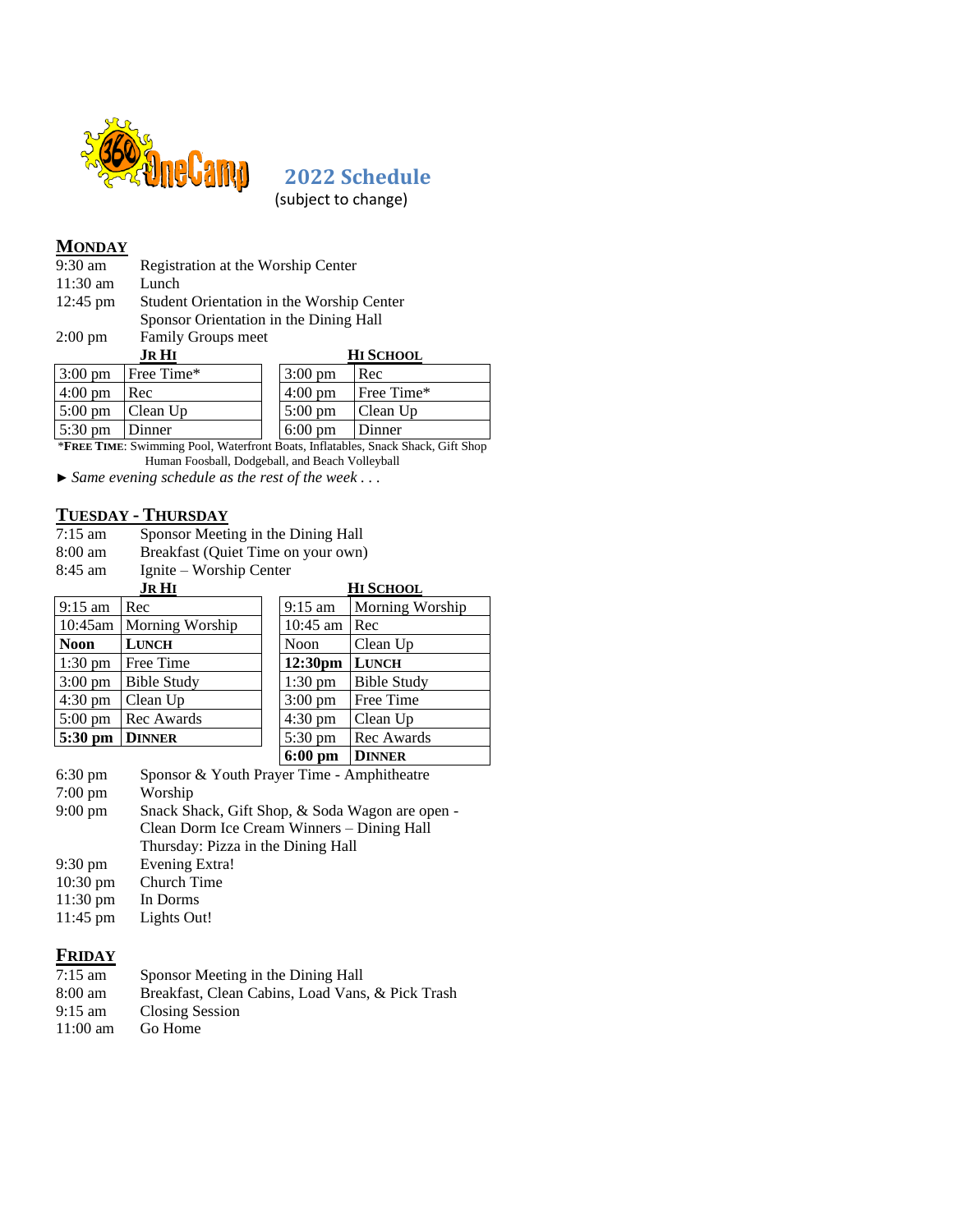

#### If you follow these simple guidelines, you WILL have a successful camp registration!

### ITEMS IN RED ARE MANDATORY (not suggestions)

#### **NOTE OUR ADDRESS: PO Box 292, Needville, TX 77461**

| January              | Submit Pre-registration form to commit space for your group! Without this, we CAN NOT<br>guarantee space for you at OneCamp!<br>Pre-Registrations are currently open for ALL CHURCHES.                                                                                                                                                                                                                                                                        |
|----------------------|---------------------------------------------------------------------------------------------------------------------------------------------------------------------------------------------------------------------------------------------------------------------------------------------------------------------------------------------------------------------------------------------------------------------------------------------------------------|
| Mid-March            | Download Registration booklet from www.OneCamp.org                                                                                                                                                                                                                                                                                                                                                                                                            |
| <b>Early April</b>   | Copy Individual Registration Forms & Medical Releases                                                                                                                                                                                                                                                                                                                                                                                                         |
| Early April          | Begin promotions (put out sign-up lists, hang posters, call student leaders, call parents, etc.)                                                                                                                                                                                                                                                                                                                                                              |
| Early April          | Enlist sponsors [one sponsor age 21 or older for each ten of each sex you plan to bring to camp]                                                                                                                                                                                                                                                                                                                                                              |
| Mid April            | Begin promotion, showing video, accepting sign-ups                                                                                                                                                                                                                                                                                                                                                                                                            |
| Mid to Late April    | Secure transportation (including drivers)                                                                                                                                                                                                                                                                                                                                                                                                                     |
| Late April           | Form prayer support groups                                                                                                                                                                                                                                                                                                                                                                                                                                    |
| Late April           | Mail camp promotional flyer to students who have not registered                                                                                                                                                                                                                                                                                                                                                                                               |
| Late May             | Finalize plans for transportation, sponsors, and parent meeting                                                                                                                                                                                                                                                                                                                                                                                               |
| 6/6/21               | Early Registration Deadline! Church Registration form & NON-REFUNDABLE Deposit of \$99 per<br>camper must be postmarked by this date: One check per church, payable to OneCamp, PO BOX<br>292, Needville, TX 77461. If you miss this deadline, your pre-registration will become null & void<br>and your spots will be given to the first available recipients! After this deadline, camp fees increase<br>to \$299 per person. MUST BE POSTMARKED BY 6/6/21! |
| Early June           | Finalize plans with Pastor for a report service after camp                                                                                                                                                                                                                                                                                                                                                                                                    |
| Early June           | Recruit late youth (space permitting [email staff@onecamp.org to check availability])                                                                                                                                                                                                                                                                                                                                                                         |
| 6/16/21              | All remaining forms postmarked and mailed! (individual camper registration forms, sponsor<br>recommendation form, medical forms, ALL FORMS) Be sure to make copies of your forms prior to<br>mailing them to OneCamp.                                                                                                                                                                                                                                         |
| 7/1/21               | Electronic Registration Submission Deadline: ER to be completed online (at www.OneCamp.info)<br>for your group (you will receive an email instructions on how to submit ER. PLEASE DO NOT<br>SUBMIT ER UNTIL YOU RECEIVE THIS EMAIL.)                                                                                                                                                                                                                         |
| Late June            | Meet with youth and parents. EMPHASIZE DRESS CODE to parents.                                                                                                                                                                                                                                                                                                                                                                                                 |
| Late June            | Conduct Sponsor Meeting: Go over rules, show sponsor video, show State Mandated Sexual<br>Abuse video and conduct testing.*                                                                                                                                                                                                                                                                                                                                   |
| Late June            | Get final check written for total amount due to OneCamp (don't forget late campers fees)                                                                                                                                                                                                                                                                                                                                                                      |
| Late June            | Send youth that did not attend meeting a "what to bring list"                                                                                                                                                                                                                                                                                                                                                                                                 |
| First Sunday of July | Receive final payment from youth                                                                                                                                                                                                                                                                                                                                                                                                                              |
|                      | Registration opens at 10:00 a.m. at the OneCamp office. Final Payment Due One check per<br>Monday of camp church, payable to OneCamp. PLEASE do not under-pay. We are on a budget and need the total<br>amount due when camp begins.                                                                                                                                                                                                                          |

\*Sexual abuse training is mandated by the State of Texas. NO ADULT (including parent, pastor or pope) will be allowed to remain at camp without completed tests and certificates (found at OneCamp.org under the "promotion" tab).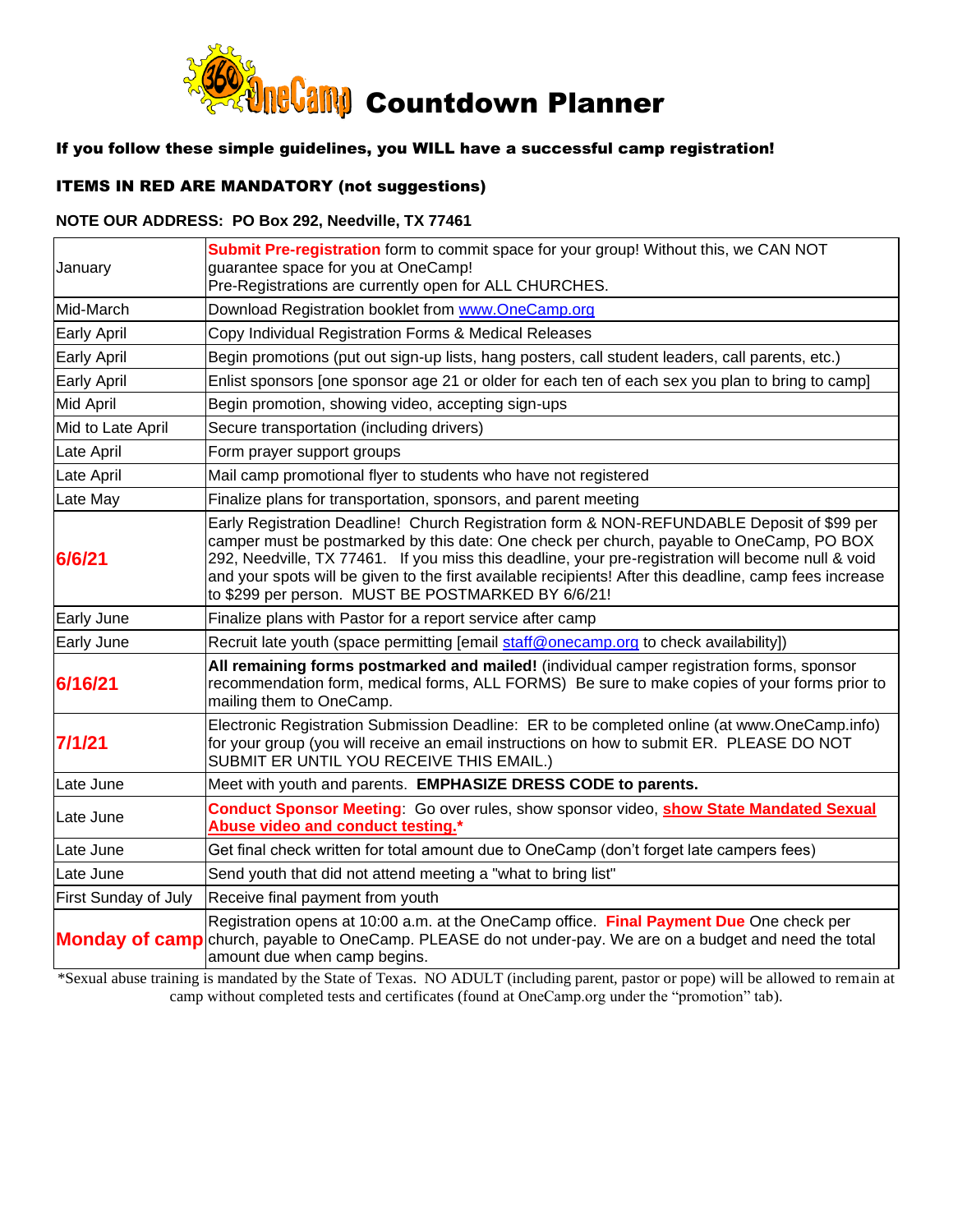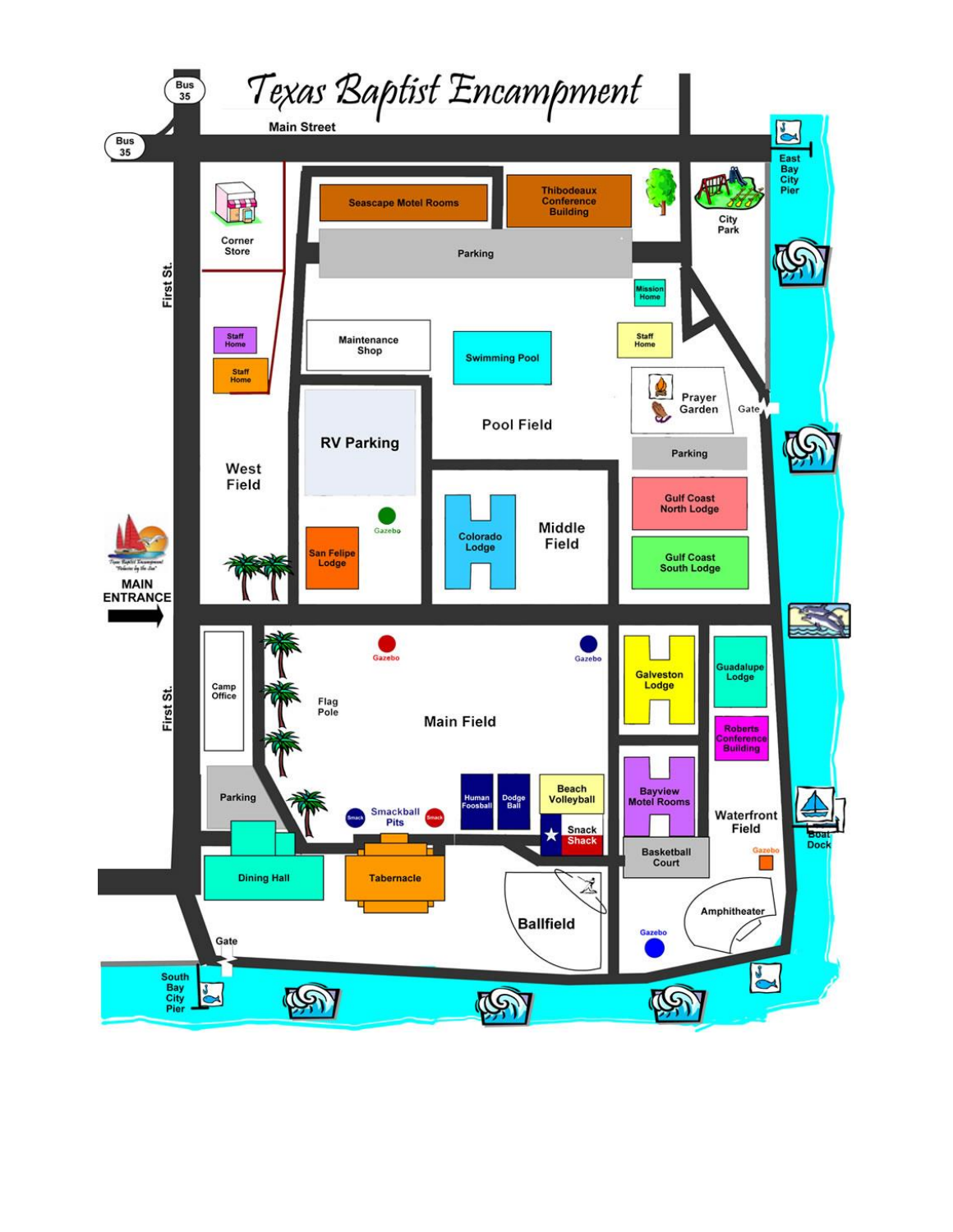

- 1. **ALL CLOTHING SHOULD REFLECT MODEST CHRISTIAN STANDARDS.** If you have to ask if the outfit is okay, it's probably not.
- 2. Swimsuits:

Males – No racing or short swim trunks

Females – One piece only. If all you have is a two-piece bathing suit, you must wear a dark Tshirt cover while swimming

- **3. All Campers are to wear sleeves on all shirts at all times. THIS RULE WILL BE ENFORCED.**  T-shirts, sportshirts, etc., only! ALL SHIRTS must have SLEEVES of some type (the ½ sleeves are acceptable- but sleeveless is not). Sleeves may not have gaping holes. All girls are to wear bras, and we should never see ANY part of them. Girls should also **bring SEVERAL dark shirts** for rec. Rec frequently involves water, and shirts that can be seen through when wet are not acceptable. **Please allow for two sets of clothes to get wet and dirty in during rec.**
- 4. Shirts and shoes must be worn at all times. This includes trips to the pool and all recreation events. You will also need an old pair of shoes for sailing, banana boating, etc.
- 5. Shorts may be worn at any time throughout the day, including worship. However, the length of the shorts must be modest [FINGERTIP LENGTH] when arms are **straight down** at sides and reflect Christian discretion. Shorts or skirts that rise above the middle of the thigh when seated are **not** acceptable.

**SPONSORS: PLEASE ASSIST YOUR STUDENTS WITH THIS! Short shorts are the number one dress problem we have at camp each year.**

- 6. No clothing advertising alcohol, tobacco, suggestive sayings, secular music personalities, or shorts with words across the back will be permitted.
- 7. Please be sure to bring one set of old raggedy clothing for messy day! Girls will need dark shirts for rec every day – it will be wet.
- 8. Pants should come up to the waistline. We should not see anyone's underwear under any circumstance. This includes recreational shorts, etc. You will be asked to change if we can see your underwear. Period.

THE CAMP STAFF RESERVE THE RIGHT TO REQUIRE ANY CAMPER TO CHANGE CLOTHES IF THE CLOTHING IS DEEMED INAPPROPRIATE.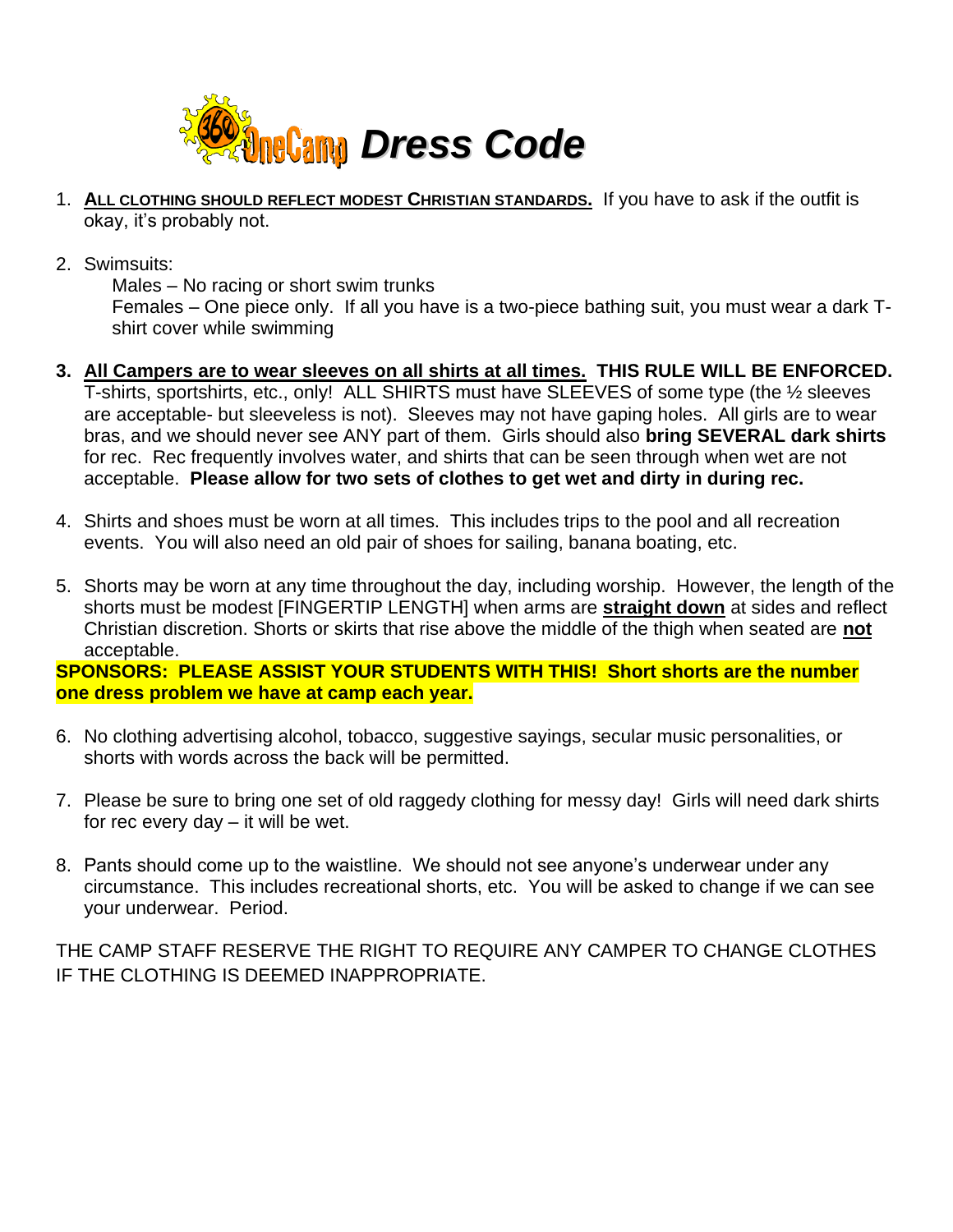

- **Bedding [twin-size sheets or sleeping bag], blankets**
- **Pillow**
- **Towels and wash cloths [this is not a hotel]**
- **Toiletries [Soap, shampoo, deodorant, toothbrush etc.]**
- **Shoes (including one pair of shoes that can be virtually destroyed at REC)**
- **Fishing Gear - optional**
- **Bible, pen, something to take notes on**
- **Girls: be sure to bring SEVERAL dark shirts. Recreation frequently involves water. Shirts that can be seen through when wet are against the dress code at recreation.**
- *Please bring at least two sets of dark colored old rec clothes for wet and messy rec.*
- **Clothing and bathing suit. Casual clothing is acceptable at all activities. See Dress Code!**
- **Extra spending money for T-shirts, music, soft drinks, candy & other refreshments**
- **Prescription Medication, if necessary, must be given to the Camp Nurse upon arrival at camp (Please put medication in a zip-lock back per the instructions on your medical form) Sponsors should bring all medications with them to registration on Monday of camp.**
- **Sunscreen [Spf 4,000,000 or higher]**
- **Hat or visor**
- **Sunglasses**
- **Fun spirit**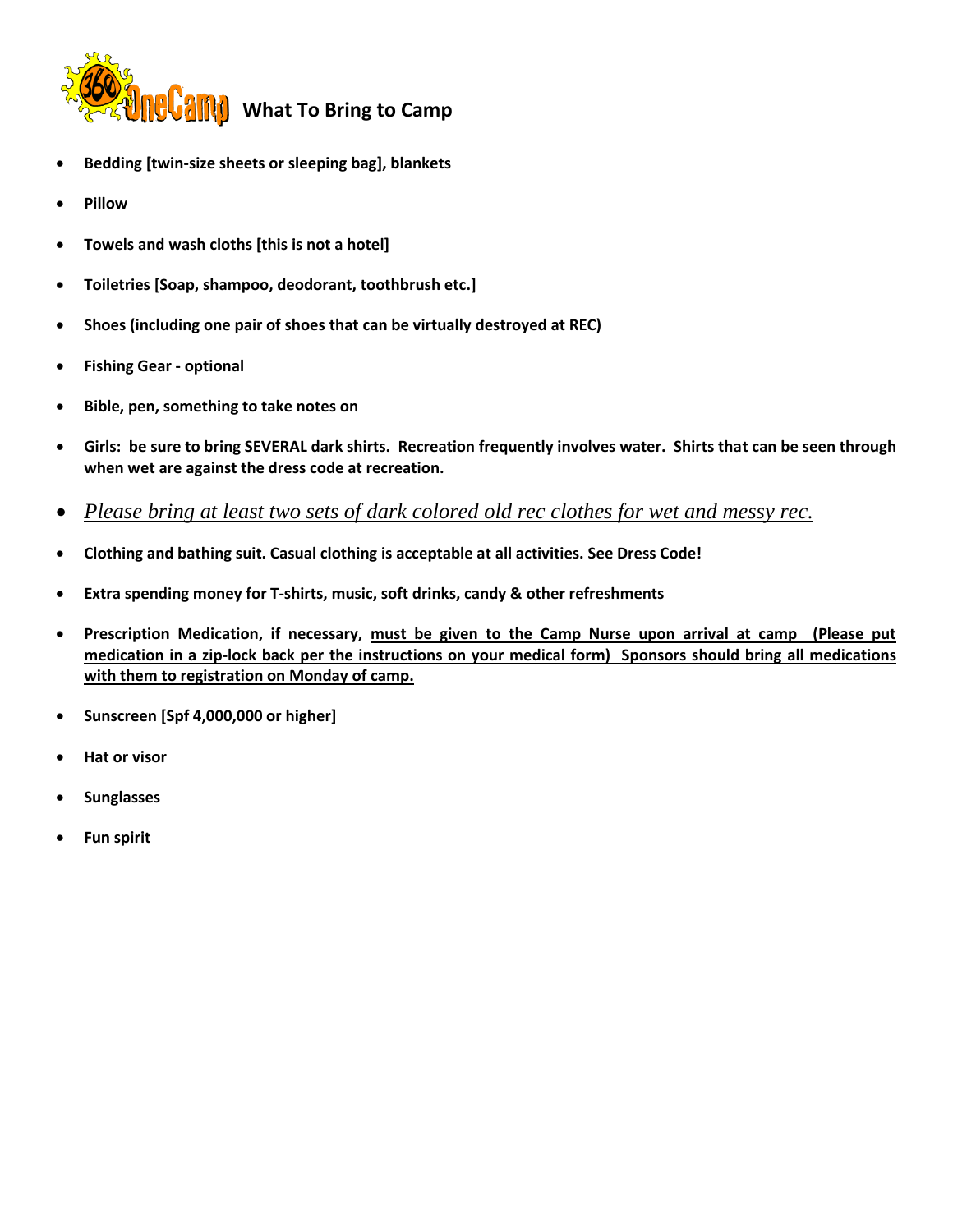

- 1. *ALL SPONSORS ARE REQUIRED BY THE STATE OF TEXAS TO HAVE COMPLETED THE STATE-MANDATED SEXUAL ABUSE TRAINING COURSE PRIOR TO CAMP.* We have included a state approved video Sex Abuse Training course on your camp promotional DVD. *PLEASE MAKE SURE that your leader has scheduled a course* for all sponsors to watch that DVD and take the required test. **Test certificates will be required for each sponsor upon registration on the Monday of camp.**
- 2. It is mandatory for all campers and sponsors to be at **ALL ACTIVITIES.**
- 3. No CD players, iPods, mp3 players, electronic games etc. are allowed at Youth Camp. If you find one of the above, take it up and toss it into the bay (**or** you may keep in your suitcase until the end of camp.) Please go over this with your parents and give YOUR phone number to them if they require 24/7 access to their students. (Yes- sponsors can have their phones with them to be used sparingly, we hope)
- 4. **Cell Phones**: We strongly discourage students from bringing cell phones to camp. Cell phones that are brought to camp must stay in the dorms and be used in the evening only – in the dorms only – to make contact with parents only. Phones MAY NOT be used during the daily camp scheduled times.
- 5. **Sponsors, please, DO NOT bring young children/infants with you to camp.** We realize the difficulty that this might cause, and we apologize, but the camp is simply not set up to accommodate young children.
- 6. If you are missing a camper when it is time for lights out, **DO NOT LEAVE YOUR DORM TO SEARCH FOR HIM/HER.** Wait until someone comes by your cabin and inform him or her.
- 7. In disciplining your Youth, if the word "no" is not enough, please turn the problem over to the Camp Director or Dorm Dean. You will be introduced to these people on Monday of camp.
- 8. As a sponsor, you need to be ready at all times to aid the Rec Team during recreation times. We need sponsors to be at all activities with your students (including rec). You do not have to participate in rec if you are unable, but are encouraged to be a part of your team. Likewise, please remember that you are the adult. Please NEVER allow a student to sit on the side so that you can play.
- 9. No camper may leave camp at any time, without specific approval from the camp director or the nurse. Period. We're talking about lawsuits, accountability, and safety. Please don't try to make exceptions for your students. If a sponsor must leave campus – please plan such a trip in accordance with your camp schedule and please let a OneCamp staffer know that you will be absent. Please keep such off-site trips to an absolute minimum.
- 10. **DO NOT** criticize, argue with, or talk sarcastically toward another sponsor or staffer. The youth must see us unified. If there is a problem, please see the Camp Director.
- 11. No tobacco, alcohol, or illegal drugs will be permitted at camp.
- 12. Injury/illness Information When a camper is sick or injured, our camp nurse, has complete authority. Report any/all injuries or sickness to Camp Nurse! Then clear all campers and sponsors away and let the Camp Nurse administer First Aid unless she/he personally asks you to stay and help. If a camper is too sick to attend services, do not leave them in the cabin. They must report to the Nurse's Station and have the Camp Nurse determine the problem and the solution.
- 13. Watch for "loners" and get to know them.
- 14. Remember, we are a team. Do not consider your group to be different and the exception. **Do not bend the rules for them.** There are too many students at Camp for any church to have an elitist attitude.
- **15. If you feel, as a sponsor, that you cannot obey these rules, then God probably has not called you to be a sponsor at camp. Please let your youth leader know as soon as possible, so they can appoint another leader in your place.**

#### **16.You, as a sponsor, are very important to camp. We love and pray for you!**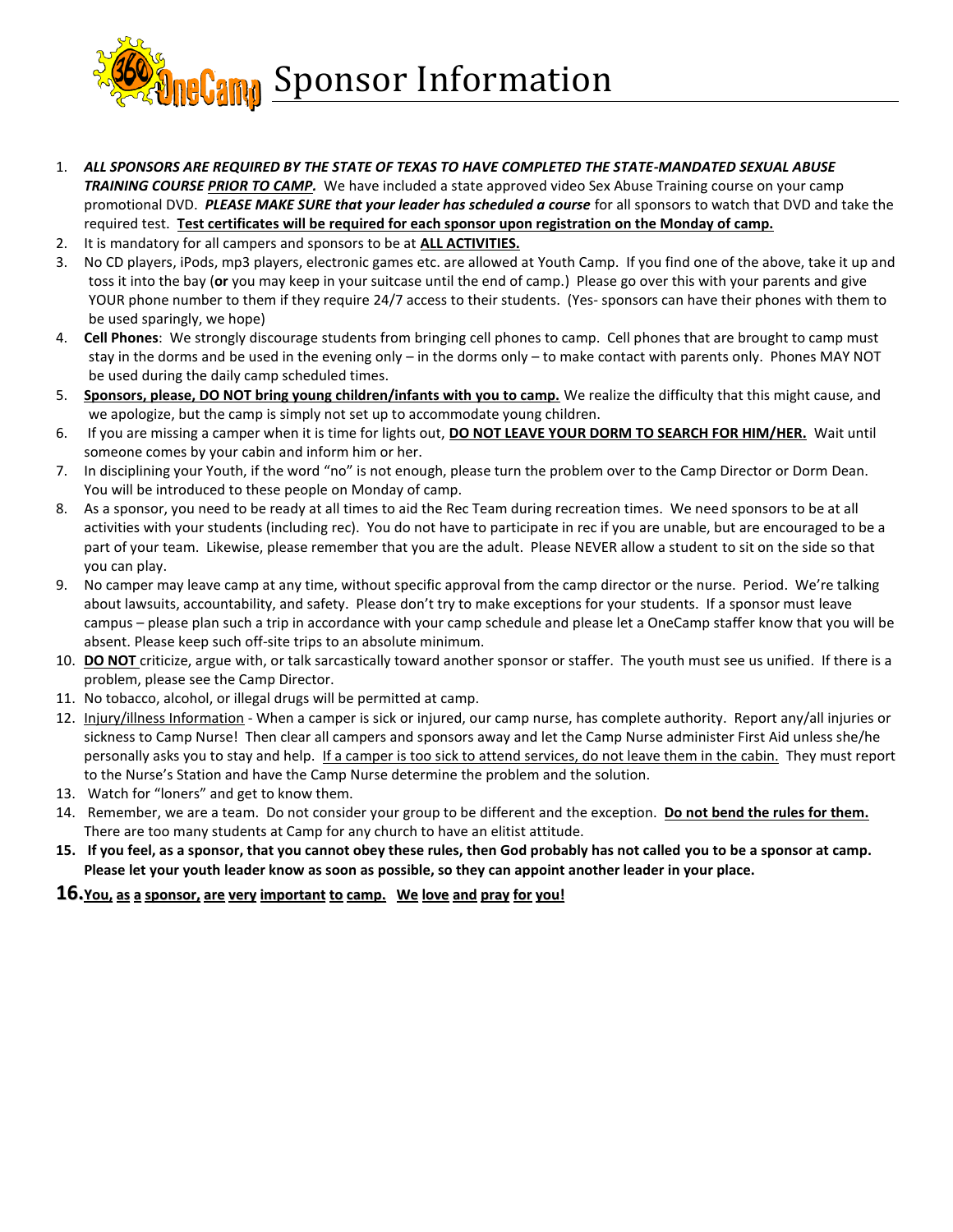

*Note: A Sponsor Video will be available at our website in the "promotion" section. On your countdown planner, we are asking youth ministers to schedule a meeting with sponsors and show this video. Most everything written here will be covered in more detail on the video.*

#### *Arise:*

Every sponsor should arise before the designated time [this is when the most hot water is available] and make certain that his/her group is up and ready for the day. Late sleepers [youth not sponsors] need to be up and ready for the days activities. Many youth will want to skip breakfast to get a few more minutes of sleep. This should be discouraged as much as possible. It gets hot very early and if the youth do not get some food in them, it could make for a quick trip to the Nurse's Clinic.

#### *Clean-up:*

Sponsors are in charge of making sure that their dorms, especially the bathroom areas, are reasonably clean and neat. Cleaning supplies should be found in each dorm. For major clean-ups or problems contact the Texas Baptist Encampment Staff. Also please make sure that all youth are responsible for personal hygiene.

Dorm captains will be solicited from each dormitory by our Dorm Dean at the beginning of the week. The Captains will assist other adults in each dorm in the oversight of light duties to help keep the camp clean and accident free.

#### *Family Group Leaders:*

All sponsors (unless otherwise assigned by the camp staff) will be assigned to a family group. You are the Moms and Dads of these groups. Okay, some of you are the Big Brothers and Sisters for these groups. This should be one of the highlights of your week. **Youth and leaders are randomly placed in family groups.** You may or may not have some of your own youth in your group. Family groups will be together two times during the day: Bible Study follow up and Recreation. There is also a "get to know" time on Monday for your family groups to meet one another.

During the Bible Study (and morning worship), you will be sitting together with your group so we encourage you to pick a spot in the worship center that your group can know to find you every day. After each large group Bible Study, your group will meet together to discuss and apply the principles from the Bible Study. This is not a teaching time for you. The Bible Study leader will have already done the teaching. During this time, you are to be a facilitator. **The youth should speak at least 3 or 4 times more than you do. Your job is to get them talking and to keep them focused on the topic.**

Recreation is mandatory. We understand that it is very hot & very humid but it is a vital part of camp. This is a time when your family group should really come together. Sponsors are encouraged to play. The decision is up to you. Remember this is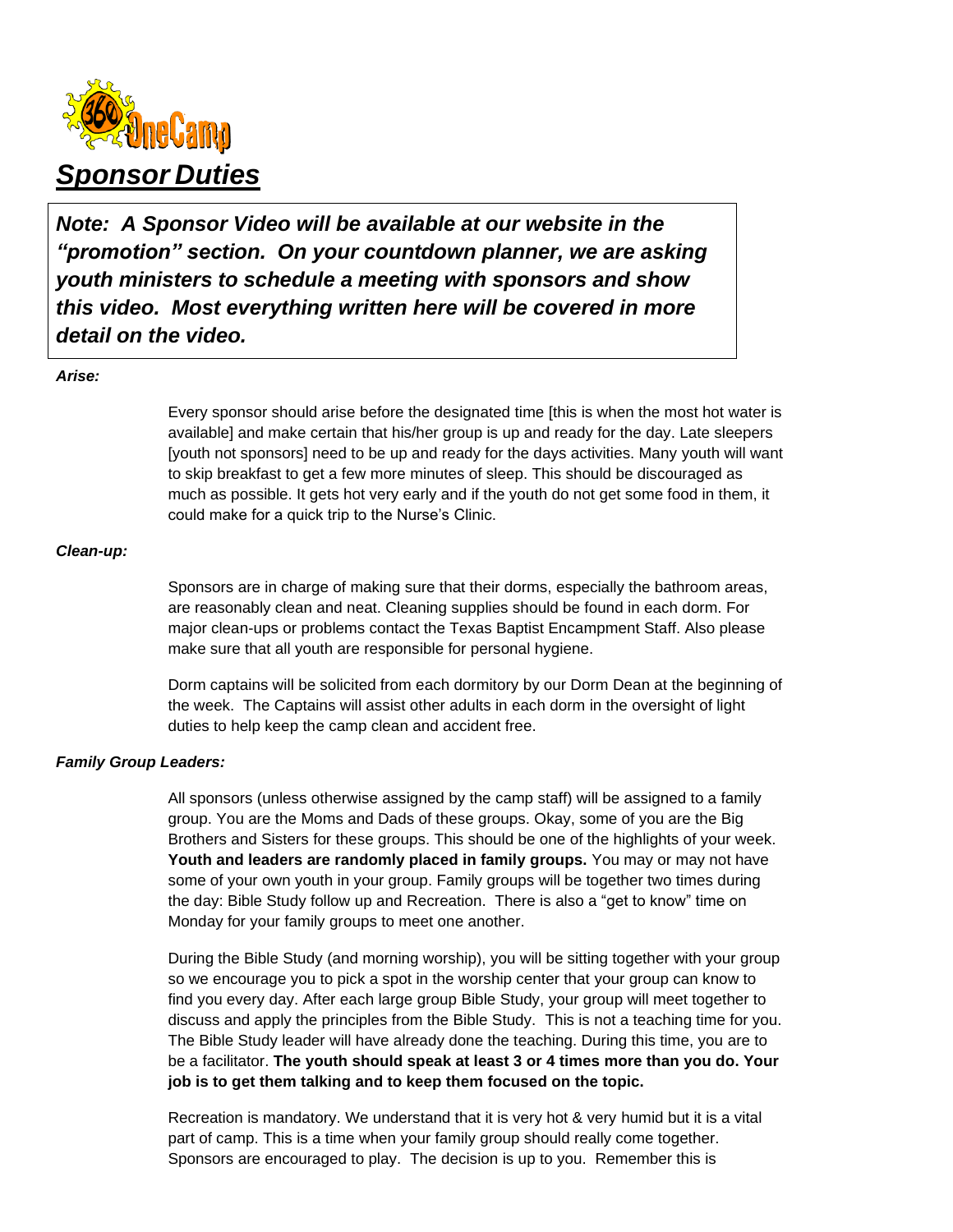recreation and not tryouts for the Olympics. It is designed to be fun. You can and should go all out, encouraging your group. However, showing a bad attitude and focusing just on winning will not accomplish the camps goals. Recreation can also be a great informal time of counseling. Watch for these opportunities.

#### *Ignite*

This time is designed to get the day started off right. We will have a short morning worship followed by a guided Quiet Time. The key word here is ALONE. We understand that this may be a difficult time to focus since we will all be in the Worship Center together, but your good attitude towards this time will help the situation greatly. Remember they are feeding off us. Remind your students to bring their Bibles with them. **Students are not allowed to return to their dorms even to get a Bible.**

**Each camper is required to attend Ignite – it, like all listed activities on the schedule, is not optional.**

#### *Evening Worship Service*

This should be the highlight of each day. This is when the most counseling opportunities will arise. An invitation may be given. Sponsors will need to be ready to follow the instructions of our camp pastor. Please make sure you fill out a card on every student you counsel, even if they are from your own church. We must have a record of decisions. Don't be afraid to go and pull out a youth that seems to be under conviction. Try to avoid group counseling. Friends are welcome but should be there for support & prayer.

#### *Church Time*

This is a time after the Evening Extra to meet with your church youth group. Sponsors led by their youth leader can use this time with their church to share or sing or just enjoy some time of fellowship. **Please make sure that you end on time. We have legal time restrictions placed on us by the City of Palacios.**

#### *Lights Out*

We know this is the most difficult time of the day but spiritual refreshment and growth is impossible for those that are physically exhausted. The counseling that you do after lights out is not nearly as effective as you think. Unless it is a crisis, it can wait until the morning. There cannot be any exceptions to this rule if we are to insure our maximum effectiveness at camp.

#### *General Stuff you need to be aware of:*

- It is mandatory for everyone to be at all activities. If you are not at an activity, you should be in the Nurse's Clinic.
- Shoes should be worn at all times when outside.
- Please keep vehicle traffic and use of cellular phones to a minimum.
- Campers may not leave the campus at any time unless with the nurse going to the hospital. Sponsors should not leave campus without a good – rare – and camp-staff-notified reason.
- Please help to enforce the Dress Code.
- NOTE THE SLEEVE RULE!!! Be sure to demonstrate the rule and be gracious as you enforce it.
- If your word "No" is not enough, please let the Camp Staff know and we will be the bad guys.
- Do a head count at each activity.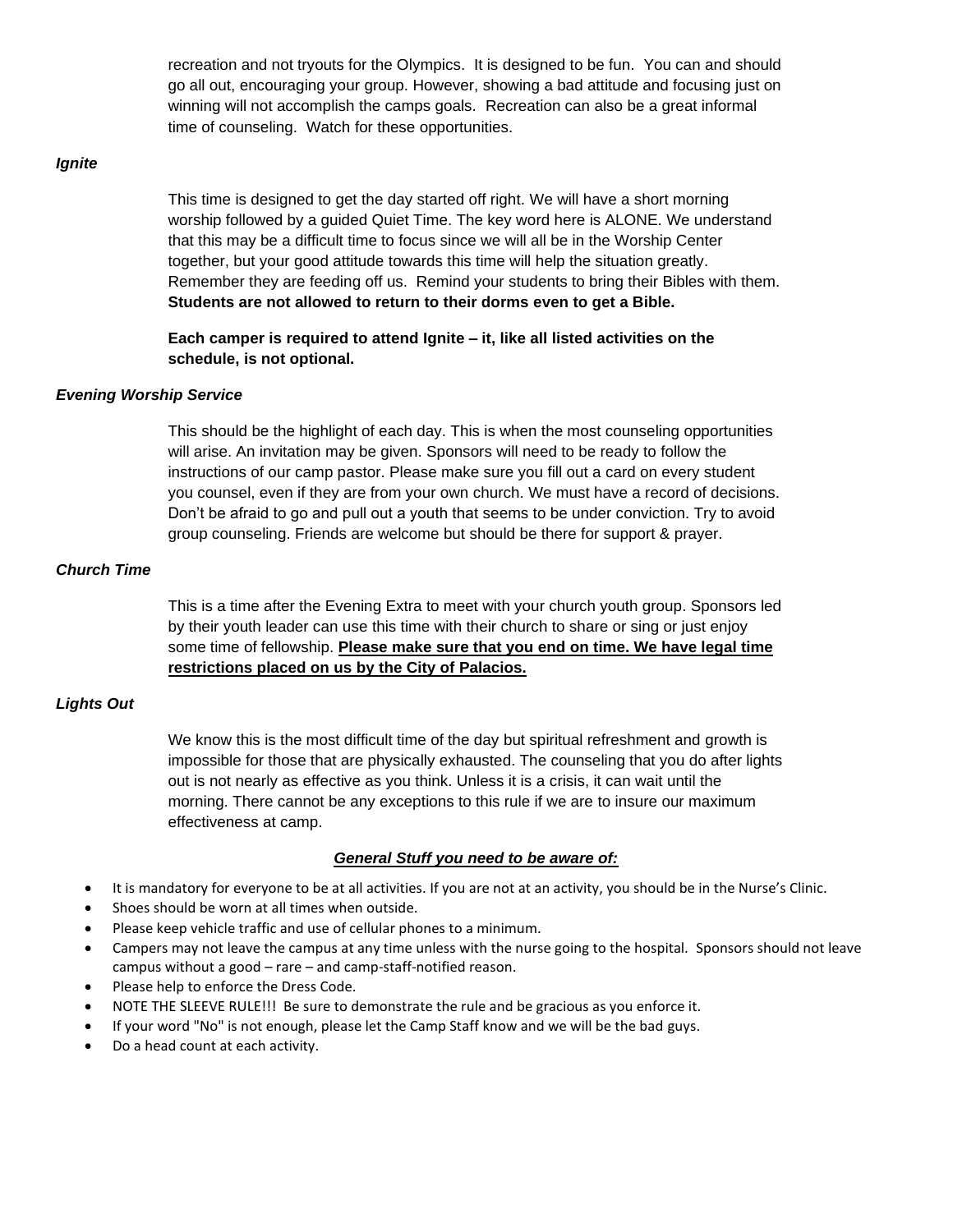#### *Final thoughts*

You, as the sponsor, are the key to this week of camp. We love you and pray for you. Remember that we are a team. Please do not think that you or your group are different, or the exception to the rules. There are too many of us here at camp to have a "Lone Ranger" attitude. If problems arise at camp please do not criticize, argue with, or talk sarcastically toward another camper, sponsor or about the camp. The youth need to see adults that can love each other, discuss problems and come up with God honoring solutions. If you feel this could be a problem for you or your group, then God probably has not called you to be here. We look forward to working with you and seeing great God sized victories at camp this year!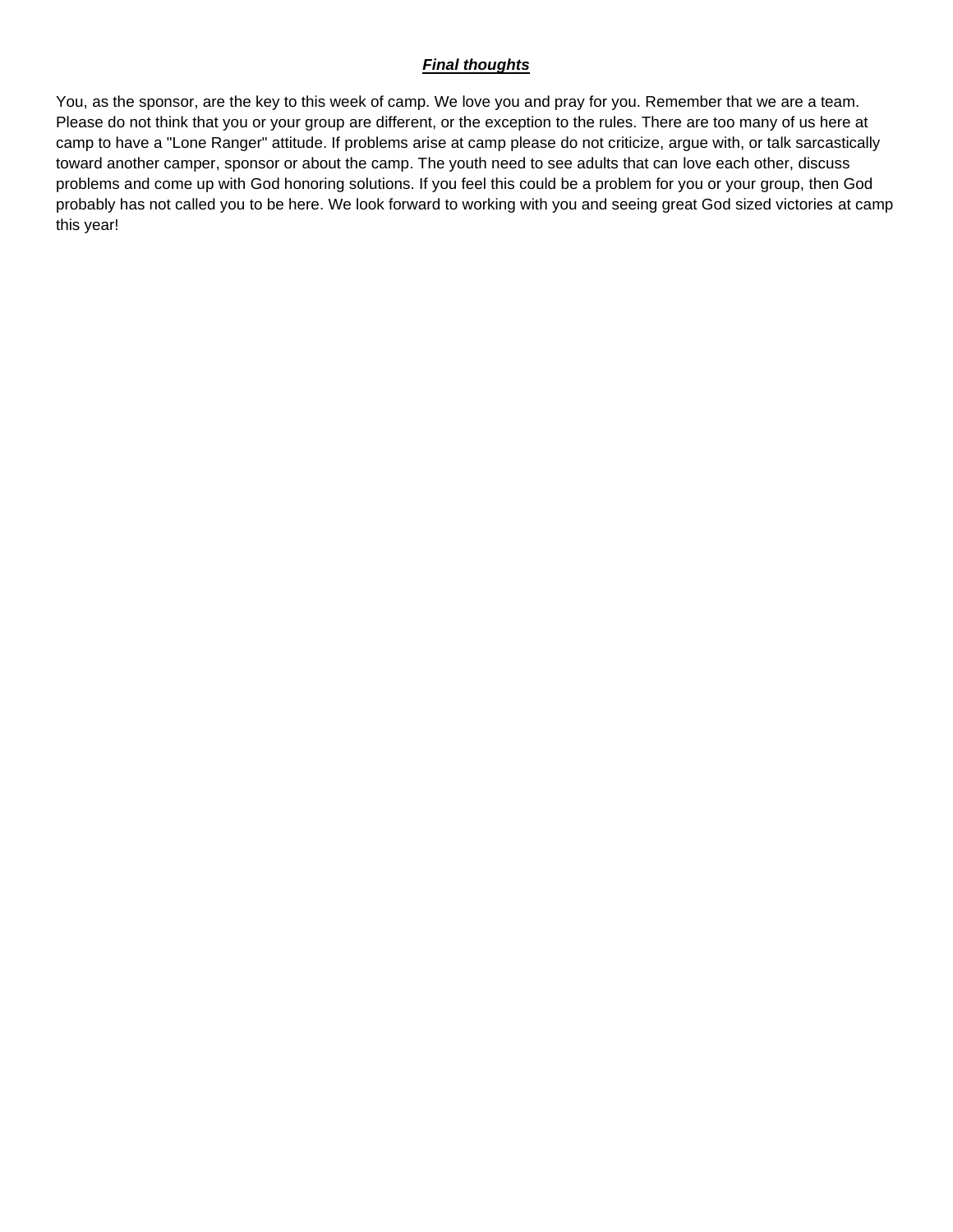

## July 11<sup>th</sup> - 15<sup>th</sup>, 2022 CHURCH REGISTRATION FORM

| CHURCH: _________________________________CONTACT PERSON:________________________                                                                                                                                                                                                       |                                                                                                                                                                                                                                                                                                                                                                                                                                                                                                   |
|----------------------------------------------------------------------------------------------------------------------------------------------------------------------------------------------------------------------------------------------------------------------------------------|---------------------------------------------------------------------------------------------------------------------------------------------------------------------------------------------------------------------------------------------------------------------------------------------------------------------------------------------------------------------------------------------------------------------------------------------------------------------------------------------------|
| CHURCH/WORK PHONE: ________________________________HOME PHONE: _________________                                                                                                                                                                                                       |                                                                                                                                                                                                                                                                                                                                                                                                                                                                                                   |
| CHURCH ADDRESS: __________________________CITY/ST:______________________________                                                                                                                                                                                                       |                                                                                                                                                                                                                                                                                                                                                                                                                                                                                                   |
|                                                                                                                                                                                                                                                                                        |                                                                                                                                                                                                                                                                                                                                                                                                                                                                                                   |
| How Did you learn about OneCamp? [] Conclave [] Mail out [] Internet [] Other: ________                                                                                                                                                                                                |                                                                                                                                                                                                                                                                                                                                                                                                                                                                                                   |
| age to represent your group's requirements.                                                                                                                                                                                                                                            | NOTE: EACH PARTICIPANT, INCLUDING SPONSORS, MUST PAY ALL CAMP FEES. EACH CHURCH MUST PROVIDE ONE SPONSOR FOR<br>EVERY 1-10 STUDENTS OF EACH SEX. THIS MEANS THAT IF YOU HAVE 11 GIRLS, YOU NEED 2 FEMALE SPONSORS, ETC. SPONSORS<br>MUST BE AT LEAST 21 YEARS OF AGE. THIS IS A STATE LAW (TX. YOUTH CAMP SAFETY & HEALTH ACT, SECTION 265.12 d) THERE CAN<br>BE NO EXCEPTIONS. You MAY have adult helpers under the age of 21 present at camp provided that you also have sponsors of regulatory |
| ________ TOTAL FEMALE STUDENTS REGISTERED ________ TOTAL FEMALE ADULTS REGISTERED                                                                                                                                                                                                      |                                                                                                                                                                                                                                                                                                                                                                                                                                                                                                   |
| TOTAL MALE STUDENTS REGISTERED ___________ TOTAL MALE ADULTS REGISTERED                                                                                                                                                                                                                |                                                                                                                                                                                                                                                                                                                                                                                                                                                                                                   |
|                                                                                                                                                                                                                                                                                        | <b>TOTAL REGISTERED</b>                                                                                                                                                                                                                                                                                                                                                                                                                                                                           |
| GRADES OF REGISTERED STUDENTS: GRADE REFERS TO THE UPCOMING SCHOOL YEAR                                                                                                                                                                                                                |                                                                                                                                                                                                                                                                                                                                                                                                                                                                                                   |
| 7 <sup>TH</sup> , 8 <sup>TH</sup> , 9 <sup>th</sup> GRADE GUYS                                                                                                                                                                                                                         | $7TH$ , $8TH$ , $9th$ GRADE GIRLS                                                                                                                                                                                                                                                                                                                                                                                                                                                                 |
| $\frac{10^{TH}}{10^{TH}}$ , 11 <sup>TH</sup> , 12 <sup>TH</sup> GRADE GUYS                                                                                                                                                                                                             | $\frac{1}{2}$ 10 <sup>TH</sup> , 11 <sup>TH</sup> , 12 <sup>TH</sup> GRADE GIRLS                                                                                                                                                                                                                                                                                                                                                                                                                  |
| 2022 GRADUATES GUYS                                                                                                                                                                                                                                                                    | 2022 GRADUATES GIRLS                                                                                                                                                                                                                                                                                                                                                                                                                                                                              |
| <b>PAYMENT INFORMATION:</b>                                                                                                                                                                                                                                                            |                                                                                                                                                                                                                                                                                                                                                                                                                                                                                                   |
| TOTAL COST PER PERSON [INCLUDING SPONSORS] IS \$279.00 - Late Registration: \$299.00<br><b>CAMPER.</b><br>ALL REMAINING FORMS MUST BE POSTMARKED BY JUNE 16, 2022.<br>\$299. Email staff@onecamp.org for permission to register additional students.<br>BE DUE AT THE END OF THE WEEK. | EARLY REGISTRATION: FORM AND A \$99.00 NON-REFUNDABLE DEPOSIT FOR EACH PERSON REGISTERED MUST BE<br>POSTMARKED BY June 6, 2022. ALL REGISTRATIONS POSTMARKED AFTER June 6th WILL BE CHARGED \$299 PER<br>AFTER June 6st, 2022 ADDITIONS WILL ONLY BE ALLOWED IF SPACE IS AVAILABLE. ADDITIONAL CAMPERS WILL PAY<br>BALANCE OF FEES DUE AT CAMP REGISTRATION. WE CAN'T ACCEPT UNDER-PAYMENTS, AS OUR EXPENSES WILL                                                                                 |
| CHURCH CHECKS ONLY. ONE CHECK PER CHURCH PLEASE.<br><b>MAKE CHECKS PAYABLE TO ONECAMP.</b><br>SEND THIS FORM AND CHECK TO:<br>ONE CAMP, PO Box 292 Needville, TX 77461                                                                                                                 |                                                                                                                                                                                                                                                                                                                                                                                                                                                                                                   |

*This form, with \$99.00 per person non-refundable registration fee is due Postmarked by*  June 6<sup>th</sup>, 2022 for early registration. Send remaining forms by June 16<sup>th</sup>.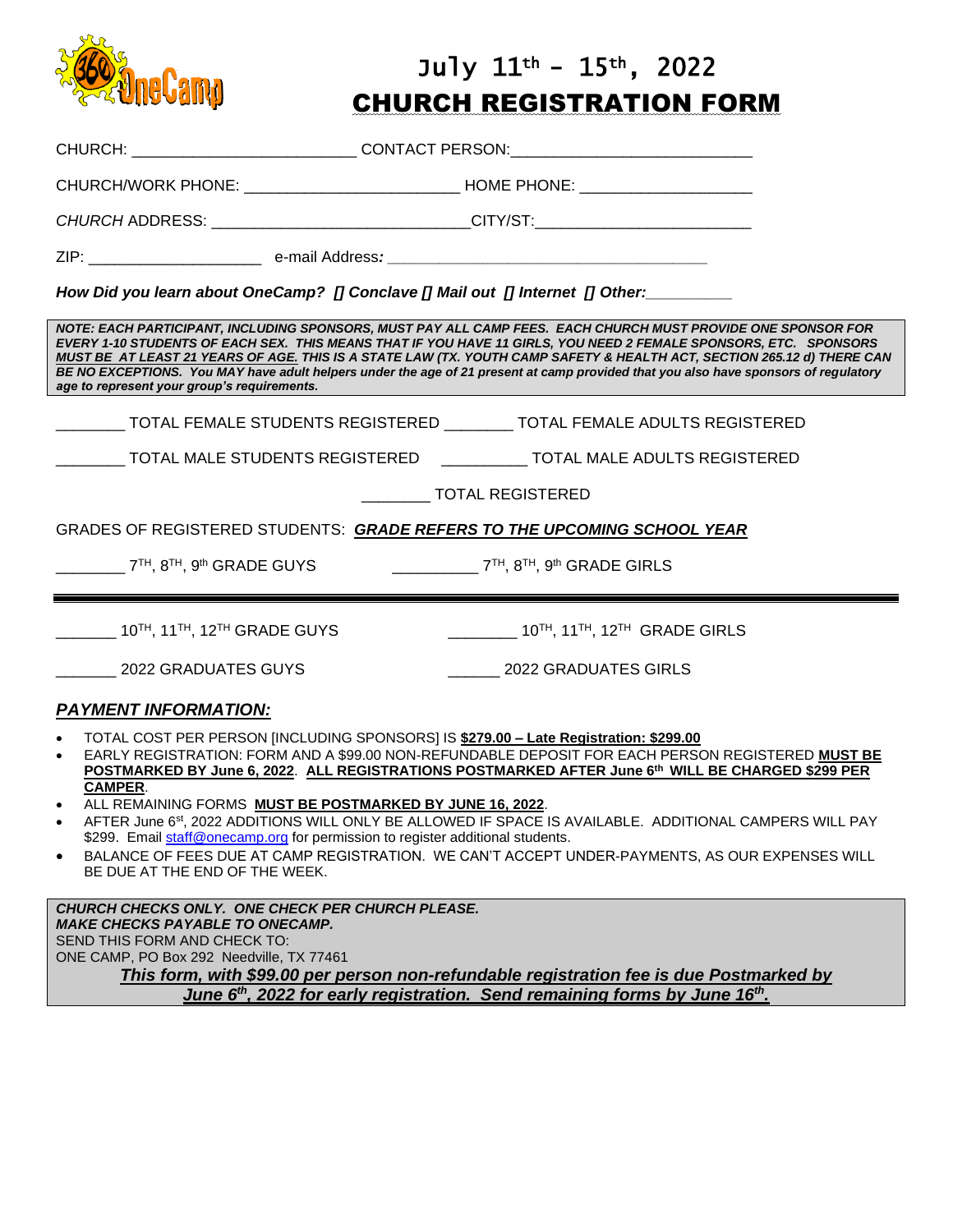

| This information is for a (please circle only one): | Child / Youth           | <b>Adult</b> (18 or over)        |  |
|-----------------------------------------------------|-------------------------|----------------------------------|--|
| First name:                                         | Last name:              | Full address w/ city & zip code: |  |
| Age:                                                | Date of birth:          | Church name & city:              |  |
| Parent / Guardian name:                             | Relationship to camper: | Full address (if different):     |  |

### **Medical History**

| Circle any conditions camper or adult has or has had: Diabetes Epilepsy Asthma Heart Thyroid Kidney<br>Specific Explanation: |                            |  |  |  |  |                      |  | Other |
|------------------------------------------------------------------------------------------------------------------------------|----------------------------|--|--|--|--|----------------------|--|-------|
| Broken bones (list bones):                                                                                                   | <b>Bleeding Disorders:</b> |  |  |  |  | Any other condition: |  |       |
| *Allergies (any and all):                                                                                                    |                            |  |  |  |  |                      |  |       |
| IMPORTANT! - Please check your child for head lice at this time and, especially, prior to departure for the camp.            |                            |  |  |  |  |                      |  |       |

### **Immunization Records**

| *VERY IMPORTANT! – Texas state law requires that certain items of information are included and completely filled out. We are<br>asking your cooperation as leaders and parents to make sure that all information is correct and accurate. This form <i>must have allergy</i><br>and current immunization information listed with exact dates for anyone under 18. We know this may be an inconvenience to you<br>but state law requires us to send guests home immediately that do not have complete and accurate records. Thanks for your help! |       |            |     |                                                                                               |  |  |
|--------------------------------------------------------------------------------------------------------------------------------------------------------------------------------------------------------------------------------------------------------------------------------------------------------------------------------------------------------------------------------------------------------------------------------------------------------------------------------------------------------------------------------------------------|-------|------------|-----|-----------------------------------------------------------------------------------------------|--|--|
| Immunizations:<br>DPT/DT<br><b>Exact Date:</b>                                                                                                                                                                                                                                                                                                                                                                                                                                                                                                   | Polio | <b>MMR</b> | TB. | Other:                                                                                        |  |  |
| (Only if applicable) I have chosen to not have my child immunized: (Signature)                                                                                                                                                                                                                                                                                                                                                                                                                                                                   |       |            |     |                                                                                               |  |  |
| List only medications currently being taken by camp<br>participant and sent with them to camp:                                                                                                                                                                                                                                                                                                                                                                                                                                                   |       |            |     | Specific instructions on taking each medication, i.e. how much, how often, certain times, etc |  |  |
| 1.                                                                                                                                                                                                                                                                                                                                                                                                                                                                                                                                               |       |            |     |                                                                                               |  |  |
| 2.                                                                                                                                                                                                                                                                                                                                                                                                                                                                                                                                               |       |            |     |                                                                                               |  |  |
| 3.                                                                                                                                                                                                                                                                                                                                                                                                                                                                                                                                               |       |            |     |                                                                                               |  |  |
| 4.                                                                                                                                                                                                                                                                                                                                                                                                                                                                                                                                               |       |            |     |                                                                                               |  |  |
| ** All medications must be sent in a Ziploc bag with camper name and church clearly marked on it. It must also be in the original container.<br>According to Texas law, all medications, prescription & non-prescription, must be held & dispensed by the camp nurse or physician ONLY.<br>The only exceptions are asthma inhalers or other emergency meds that need to be carried at all times but they <i>must</i> be reported & listed here.                                                                                                  |       |            |     |                                                                                               |  |  |

## **Emergency Authorization**

| Who to contact in an emergency (name and relationship to camper):                                                                                                                                                                                                                          |                                             | Insurance company, name of insured, & policy number: |                    |  |  |  |  |
|--------------------------------------------------------------------------------------------------------------------------------------------------------------------------------------------------------------------------------------------------------------------------------------------|---------------------------------------------|------------------------------------------------------|--------------------|--|--|--|--|
| Daytime phone: (<br>$\sim$                                                                                                                                                                                                                                                                 | Daytime phone: (<br>$\sim 100$ m $^{-1}$    | Pager number:<br>$\mathbf{I}$ $\mathbf{I}$           | Cell phone: (<br>- |  |  |  |  |
| Medical Doctor's name:                                                                                                                                                                                                                                                                     | Office phone: (<br>$\overline{\phantom{a}}$ | Dentist's name:                                      | Office phone: (    |  |  |  |  |
| I understand that any youth or adult with a high fever will be sent home immediately. I hereby authorize the camp nurse or camp director to<br>odminister the modication listed on this form. If a modical emergency should grise while the shows youth or adult is in ettendance at Toyes |                                             |                                                      |                    |  |  |  |  |

administer the medication listed on this form. If a medical emergency should arise while the above youth or adult is in attendance at Texas Baptist Encampment, I hereby authorize the camp nurse or camp director to provide care to this youth or adult and / or transport them to a medical facility. I further authorize the health care provider to administer necessary care upon arrival at the medical facility.

Signature of parent/guardian or adult camper: \_\_\_\_\_\_\_\_\_\_\_\_\_\_\_\_\_\_\_\_\_\_\_\_\_\_ Print name: \_\_\_\_\_\_\_\_\_\_\_\_\_\_\_\_\_\_\_\_\_\_\_\_\_\_\_ Date: \_\_\_\_\_\_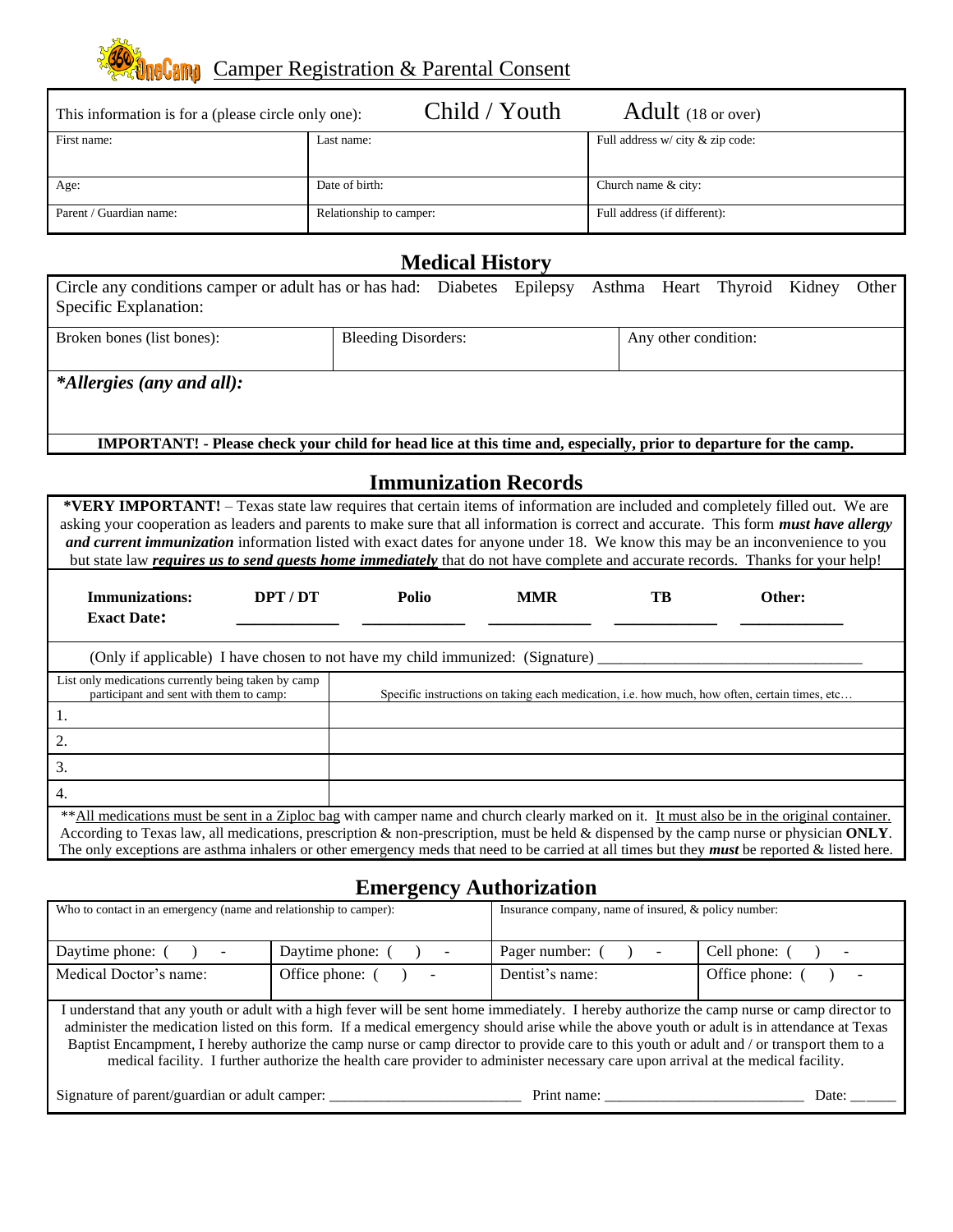

| Student's Name:           |                         |                           |  |
|---------------------------|-------------------------|---------------------------|--|
| Church: __________        | Church City: __________ |                           |  |
| Grade Next Year: ____     |                         | Sex: $M / F$ (circle one) |  |
| <b>Emergency Contact:</b> |                         |                           |  |
| Emergency Contact Phone:  |                         |                           |  |

### Rules

#### *General:*

- 1. Everybody Eats
- 2. Everybody observes curfew
- 3. No P.D.A. [Public or Private Displays of Affection with anybody except the Almighty]
- 4. Everybody is where he or she is supposed to be at all times
- 5. No noisemakers before 6:00 AM [i.e. hairdryers, etc.]
- 6. No tobacco products of any sort are allowed
- 7. There will be absolutely no tolerance of obscenity, crude talk or rude behavior
- 8. Any camper who is too sick to participate in regularly scheduled activities must report to the camp nurse. *YOU CANNOT JUST STAY IN YOUR DORM ROOM!*
- 9. Not every possible misbehavior can be regulated by a written rule. Some rules fall under a general category of "impropriety." If a sponsor deems an action to be improper, a student shall respond as instructed to cease the activity. Issues can be brought to the camp staff, if necessary. Camp staff will be the final determiner of what constitutes an impropriety at OneCamp. Students agree to abide by the leadership of OneCamp staff on any and all such issues.

#### *Clothes:*

- 9. **ALL CLOTHING SHOULD REFLECT MODEST CHRISTIAN STANDARDS.** If you have to ask if the outfit is okay, the answer is "NO"
- 10. Swimsuits:
	- Males No racing or short swim trunks

Females – One piece only. If all you have is a two-piece you must wear a dark T-shirt cover while swimming

- 11. **All Campers are to wear sleeves at all times. No sleeveless shirts. T-shirts, sportshirts, button ups, etc. only.**
- 12. Shirts and shoes must be worn at all times. This includes trips to the pool and all recreation events. You should bring a pair of old tennis shoes sailing, banana boating and other events. Even water evens require shoes to protect from oyster shell.
- 13. Shorts may be worn at any time throughout the day, including worship. However, **the length of the shorts must be modest [FINGERTIP LENGTH]** when arms are straight down at sides and reflect Christian discretion. Shorts or skirts that rise above the middle of the thigh when seated are not acceptable.
- 14. No clothing advertising alcohol, tobacco, suggestive sayings, secular music personalities, etc. will be permitted.
- 15. Pants should come up to the waistline. We should not see anyone's underwear under any circumstance. This includes recreational shorts, etc. You will be asked to change if we can see your underwear. Period. Get a belt, a rope, a towel, etc. if needed.
- 16. THE CAMP STAFF RESERVE THE RIGHT TO REQUIRE ANY CAMPER TO CHANGE CLOTHES IF THE CLOTHING IS DEEMED INAPPROPRIATE.

#### *Contraband: [stuff we don't want at camp]*

- 1. Leave all electronic devices at home. We strongly discourage bringing cell phones to camp. Cell phones that *are* brought to camp must stay in the dorms and be used in the evening only – in the dorms only – to make contact with parents only. **Phones MAY NOT be used during the daily camp scheduled times**.
- 2. No fireworks, firearms, knives or other weapons allowed.<br>
Reading material must be Biblically oriented Reading material must be Biblically oriented.
- 4. Water gun, water balloon and shaving cream fights are NOT appropriate, unless part of scheduled recreation events.
- 5. No illegal chemicals. [Drugs, alcohol, etc.]
- 6. ALL medications are to be turned in to the camp nurse. See your medical form for more information.

#### **Parents/Students: I HAVE READ THE RULES AND COMMIT TO OBEY THEM. I UNDERSTAND THAT IF DEEMED NECESSARY BY THE CAMP DIRECTOR, A CAMPER MAY BE SENT HOME AT PARENTAL EXPENSE WITH NO REFUND FOR FAILING TO HEED THE RULES.**

**Parents: I hereby also authorize the use of photo or video footage of the student named below, of whom I am parent or legal guardian, to be used in publicity for OneCamp and/or Texas Baptist Encampment. This publicity may include, but not be limited to, our website, promotional video(s), or our promotional flyer.**

*STUDENT SIGNATURE: \_\_\_\_\_\_\_\_\_\_\_\_\_\_\_\_\_\_\_\_\_\_\_\_\_\_\_\_\_\_\_\_\_\_\_\_\_\_\_\_\_\_\_\_\_\_\_\_\_\_\_\_\_\_\_\_\_\_\_\_\_\_\_\_\_ Date: \_\_\_\_\_\_\_\_\_\_\_\_\_\_*

*PARENT SIGNATURE: \_\_\_\_\_\_\_\_\_\_\_\_\_\_\_\_\_\_\_\_\_\_\_\_\_\_\_\_\_\_\_\_\_\_\_\_\_\_\_\_\_\_\_\_\_\_\_\_\_\_\_\_\_\_\_\_\_\_\_\_\_\_\_\_\_\_ Date: \_\_\_\_\_\_\_\_\_\_\_\_\_\_*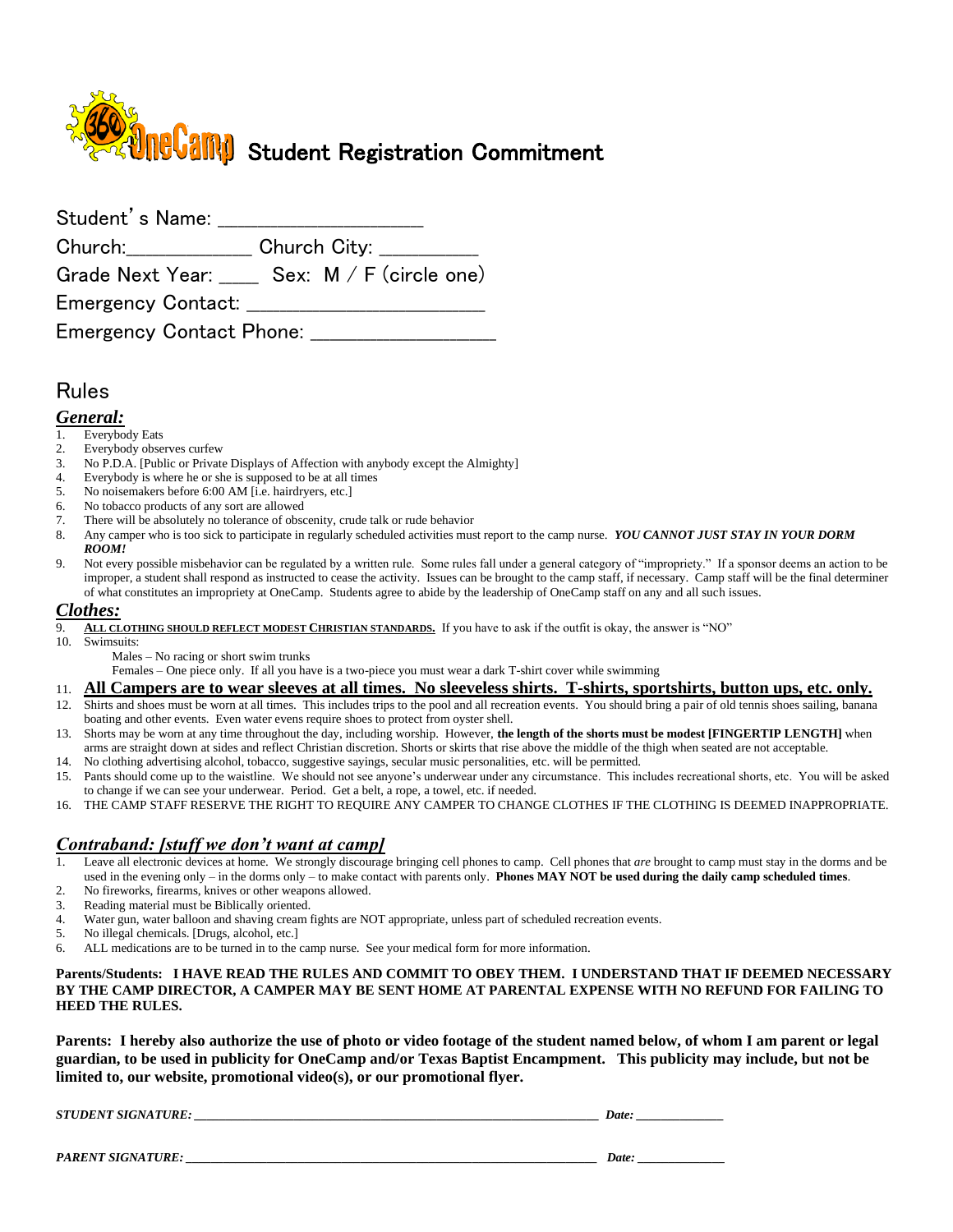## DUPLICATE ON YOUR CHURCH'S STATIONERY

Date:

To: OneCamp & Texas Baptist Encampment



From:

RE: Letter of Recommendation

The following people will serve as Sponsors at Texas Baptist Encampment during

| <b>Name of Sponsor</b> | <b>Drivers License #</b><br>/ State Issued | <b>Social Security #</b> |
|------------------------|--------------------------------------------|--------------------------|
|                        |                                            |                          |
|                        |                                            |                          |
|                        |                                            |                          |
|                        |                                            |                          |
|                        |                                            |                          |
|                        |                                            |                          |
|                        |                                            |                          |
|                        |                                            |                          |
|                        |                                            |                          |
|                        |                                            |                          |
|                        |                                            |                          |
|                        |                                            |                          |
|                        |                                            |                          |

We have screened and are familiar with each of these individuals and can attest to the character, integrity, and ability of each to serve as a Sponsor. *We further attest that all sponsors meet the state age requirements of 21 years as a sponsor of youth*. We recommend them to you as persons who will represent our church in the supervision of our young people.

Sincerely,

Pastor/Organization Representative **Send with registration forms postmarked by June 16, 2022!**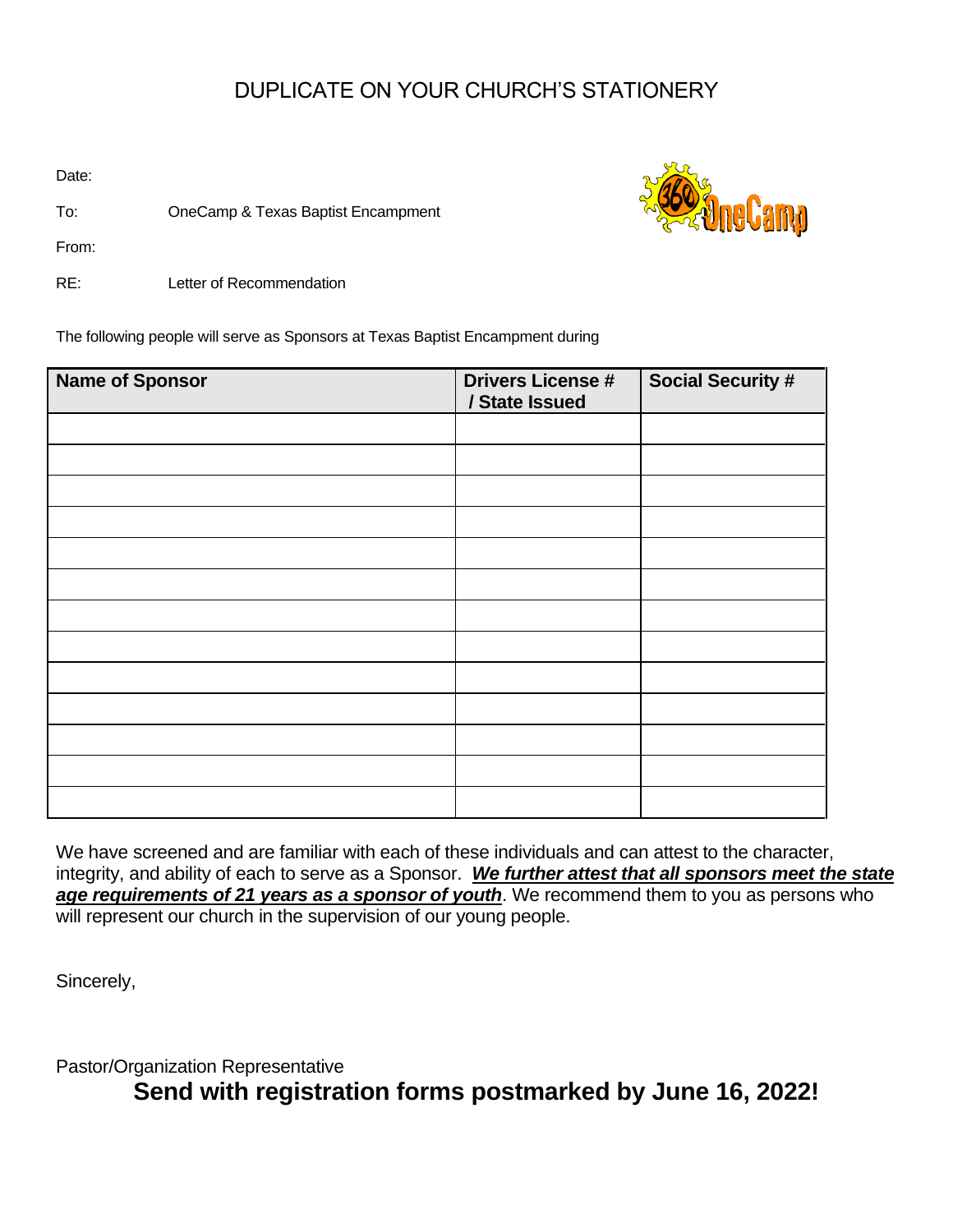

**Evening Pastor – Jared Wilson Morning Pastor – Jeff Medders Worship Leaders – Dave Hassell Band Drama Team – Wes & Nica Halula (HappyFunTime) Bible Study Leader(s) – Travis Cardwell OneCamp planning committee**

**Our Rec. Team**

**Rob Kessler & TX. Baptist Encampment Staff**

**The health and well being of our campers**

**God to reveal himself to every camper, sponsor & staff member**

**Those who do not know Christ as Lord and savior**

**Adults who attend as sponsors**

**The weather**

**Safe travel for all groups**

**All the youth leaders**

**Our building projects for the next year!**

**Please pray daily for camp. OneCamp is a tool in God's hands. Without His intervention it will only be another fun week in the lives of your students. Our sincere desire is that it will instead be a genuine milestone from which there is no return. Please pray that God will do un-ending work in the lives of our students with this tool of His.**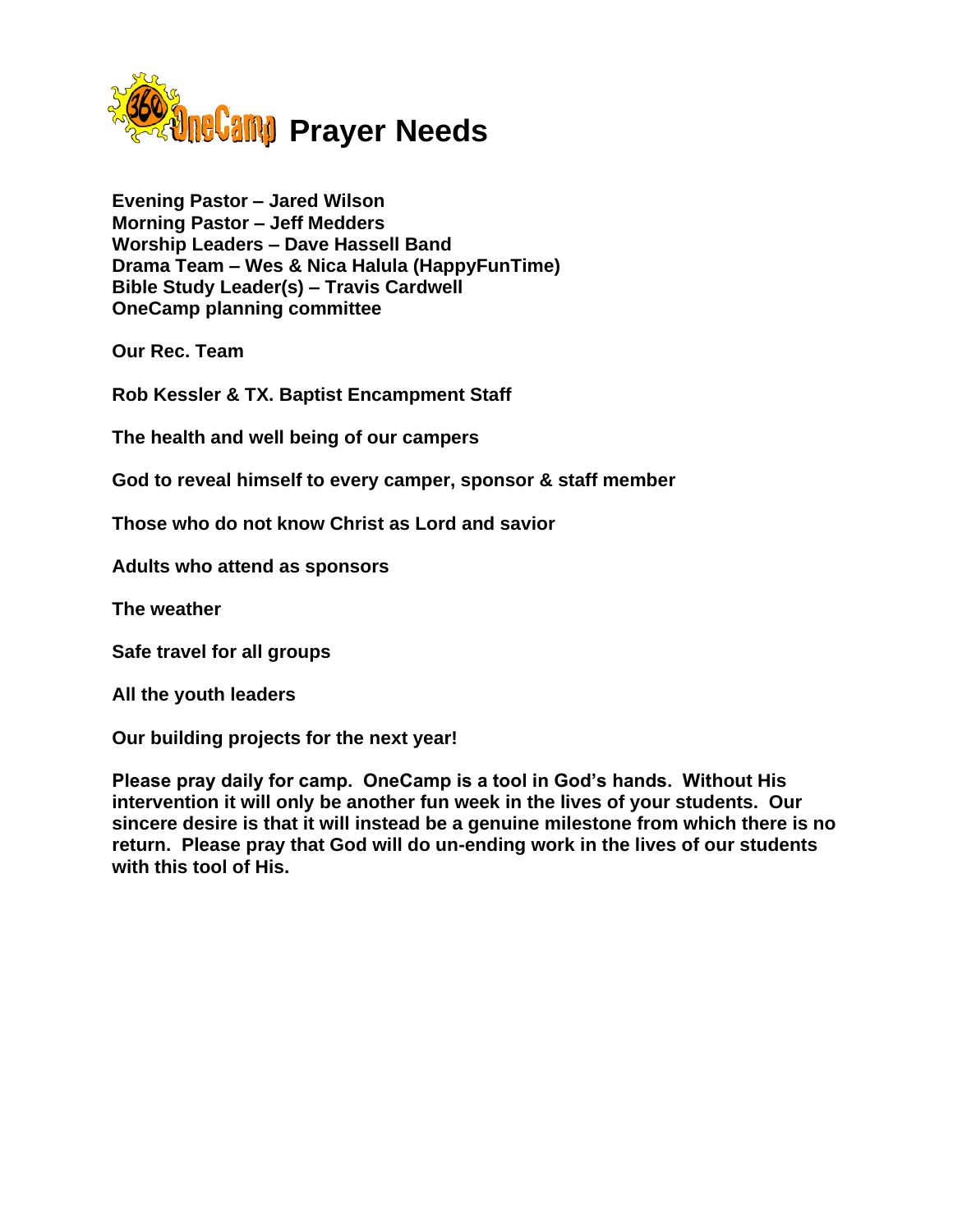

The principles of this SoF will be the test of all teaching at OneCamp. We've intentionally kept this document to what we consider to be the essentials for our mutual week of ministry. If you are unable to fully support these tenets, then OneCamp is probably not the camp for your group.

#### **Bible**

- We affirm
	- We affirm that the bible is the sole standard of faith and practice for the church.
	- We affirm the Bible to be verbally inspired by God through His superintendence of His Word to human authors.
	- We affirm that all portions of the Bible are equally inspired.
	- We affirm the Bible to be infallible as truth and sufficient as a standard for all areas of faith & practice.
- We deny
	- We deny that the Bible is a mere witness to God's divine revelation.
	- We deny that any portion of the Bible may be used to deny the truthfulness of any other portion.
	- We deny that biblical truth is the result of social construction and that therefore the church should express its confidence in the veracity of scripture in any cultural context.

#### **God**

- We affirm
	- We affirm God to be omniscient, omnipotent, omnipresent, perfect in knowledge and sovereign over his creation.
	- We affirm God as one God existing for all times in the three persons of the Father, Son and Holy Spirit.
	- We affirm this Trinitarian understanding of God as an essential Christian doctrine.
	- We affirm Jesus Christ is fully God and fully man.
	- We affirm that Christ died on a cross as a substitutionary sacrifice for sin by which he received in his own flesh and thus propitiated God's wrath for sin.
	- We affirm that Christ was buried and raised from the grave to glorified and unconditional life.
	- We affirm that Christ is Lord over the church and that he will physically return to the earth to punish sinners and glorify his church.
	- We affirm that the Holy Spirit is active today; convicting sin and illuminating the truths of scriptures to His church.
- We deny
	- We deny that God is limited in His omniscience, omnipotence, omnipresence, perfection or sovereignty.
	- We deny that God has at any time been deficient in any of His three Persons. We specifically deny that Christ relinquished himself of deity when He came to earth as a man.
	- We deny that God's sovereignty destroys the will or accountability of intelligent beings.